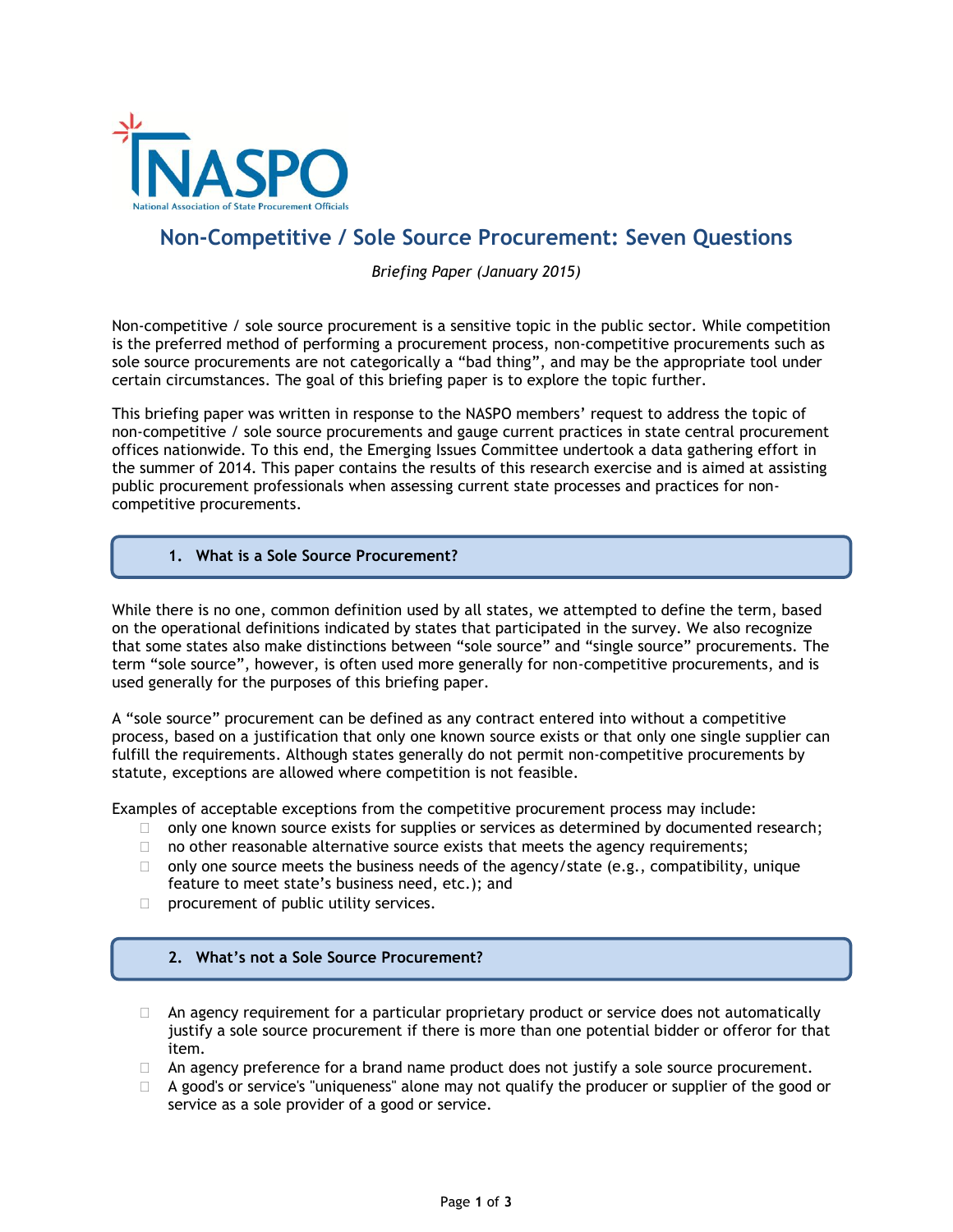## **3. What are the most common sole source procurement contracts in the states?**

Top three most common sole source procurement contracts in the states are the following, based on existing practices in the 41 states responding to the NASPO survey:

- $\Box$  systems/product maintenance (e.g., additional licenses, updates, replacement parts);
- $\Box$  information technology; and
- delaboratory equipment.

#### **4. What are acceptable considerations for sole source procurements?**

Agency reasons for sole sources vary greatly but should fall within the following:

- $\Box$  only one known source that can provide the commodity or service;
- $\Box$  unique source (commodity/service is unique/special in nature);
- $\Box$  compatibility (e.g., a public safety agency requiring a specific piece of equipment to be compatible with an existing equipment system);
- $\Box$  limited or proprietary systems (i.e. additional licenses, updates, specialized replacement parts, etc.);
- $\Box$  a professional expert is requested; and
- $\Box$  sales territories or product availability within limited geographic boundaries.

## **5. What can be recommended for reducing sole source procurements?**

#### **1) Provide a standard template for a written justification.**

Most states require a written justification to support the request for sole source procurement. The justification may require the requestor to provide information such as:

- $\Box$  a description of the unique features that prohibit competition;
- $\Box$  documented research conducted to verify the vendor as the only known source;
- $\Box$  a description of the marketplace to include distributors, dealers, resellers, etc.;
- $\Box$  known compatibility issues; and/or
- $\Box$  timing issues.

For samples of standardized justifications forms, see **NASPO Sole Source Procurement web page** at: <http://www.naspo.org/SoleSourceProcurement/>

#### **2) Centralize review and approval of all sole source requests.**

In most states (20 of 41 responding jurisdictions), the Chief Executive/Commissioner or the requesting procurement officer for the requesting department is required to approve a sole source procurement. Final approval for sole source procurement requests in most states resides with the Chief Procurement Official. A few states have that power vested with the Governor, State Comptroller, Commissioner, or the Board or higher authority that oversees the procurement.

#### **3) Consider publishing all sole source requests for public notice.**

When processing a sole source procurement, 50 percent of respondents require that some form of public notification (i.e. "intent to sole source") be published. The requirement to publish a "notice of intent to sole source" resides in statute for most states, and in policy for a few.